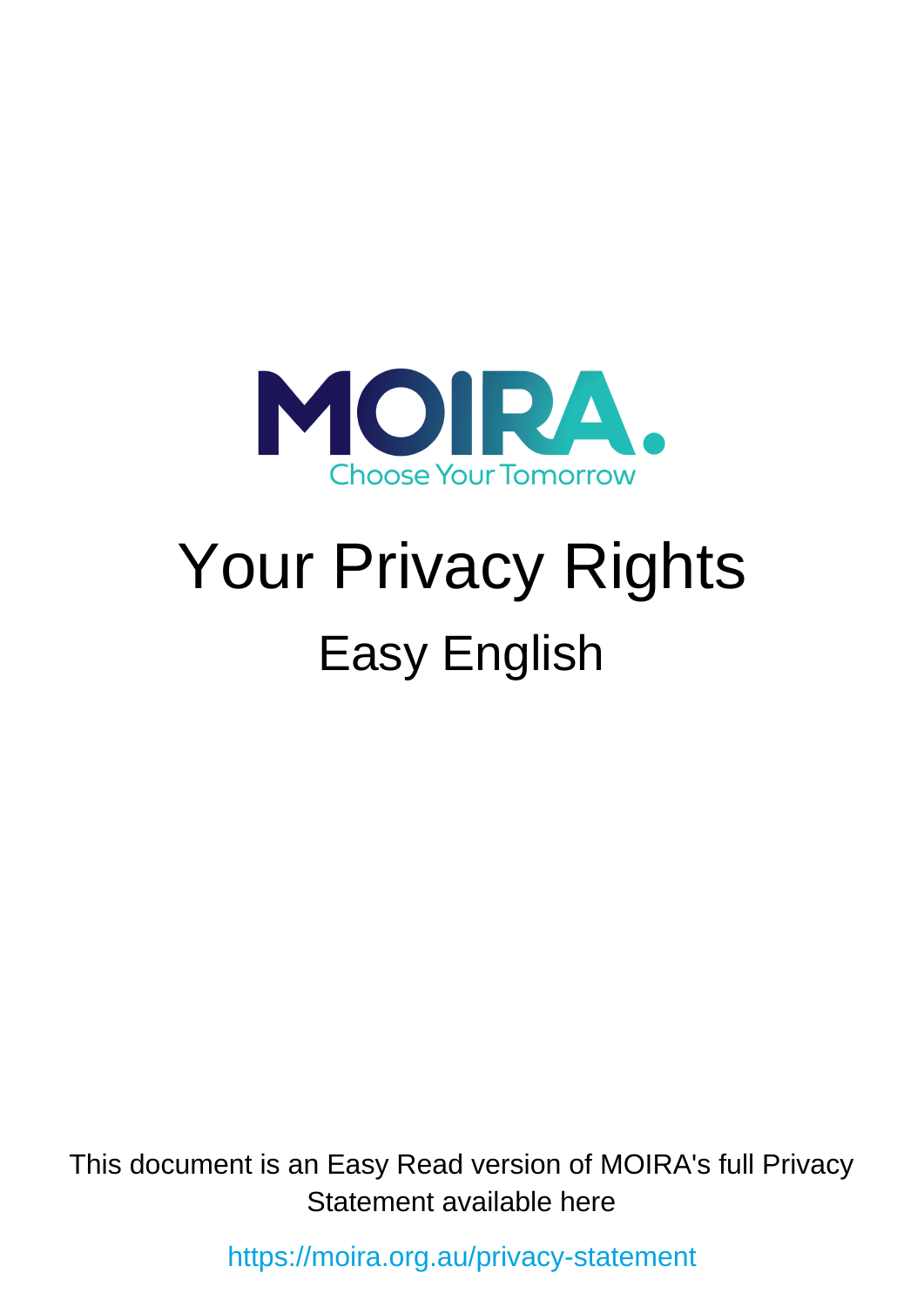

This book has some hard words. The first time we write hard words

- the words are in blue
- we will write what the hard words mean.



This document is about how we

- manage your personal information
- respect your privacy rights.

Personal information is anything that you tell MOIRA about yourself.

This includes

- your name
- your telephone number
- your address.

Privacy is your right to keep personal information secret.

Rights are all of the things that you can get, have and do as a person.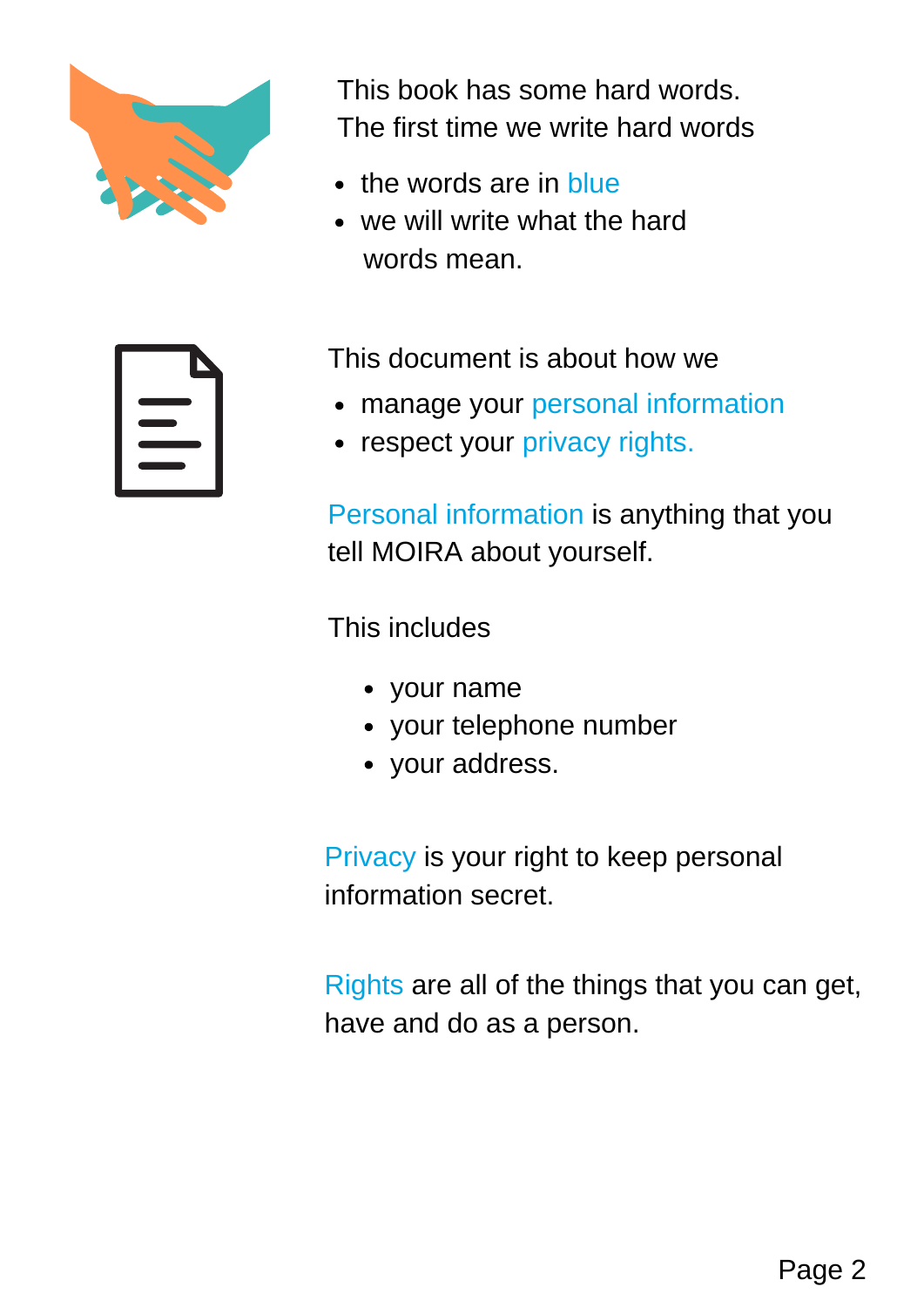### Your rights

As a MOIRA client you have the right to know





what personal information we keep about you and correct this information if it is wrong



• how we use that personal information



who we share that personal information with.

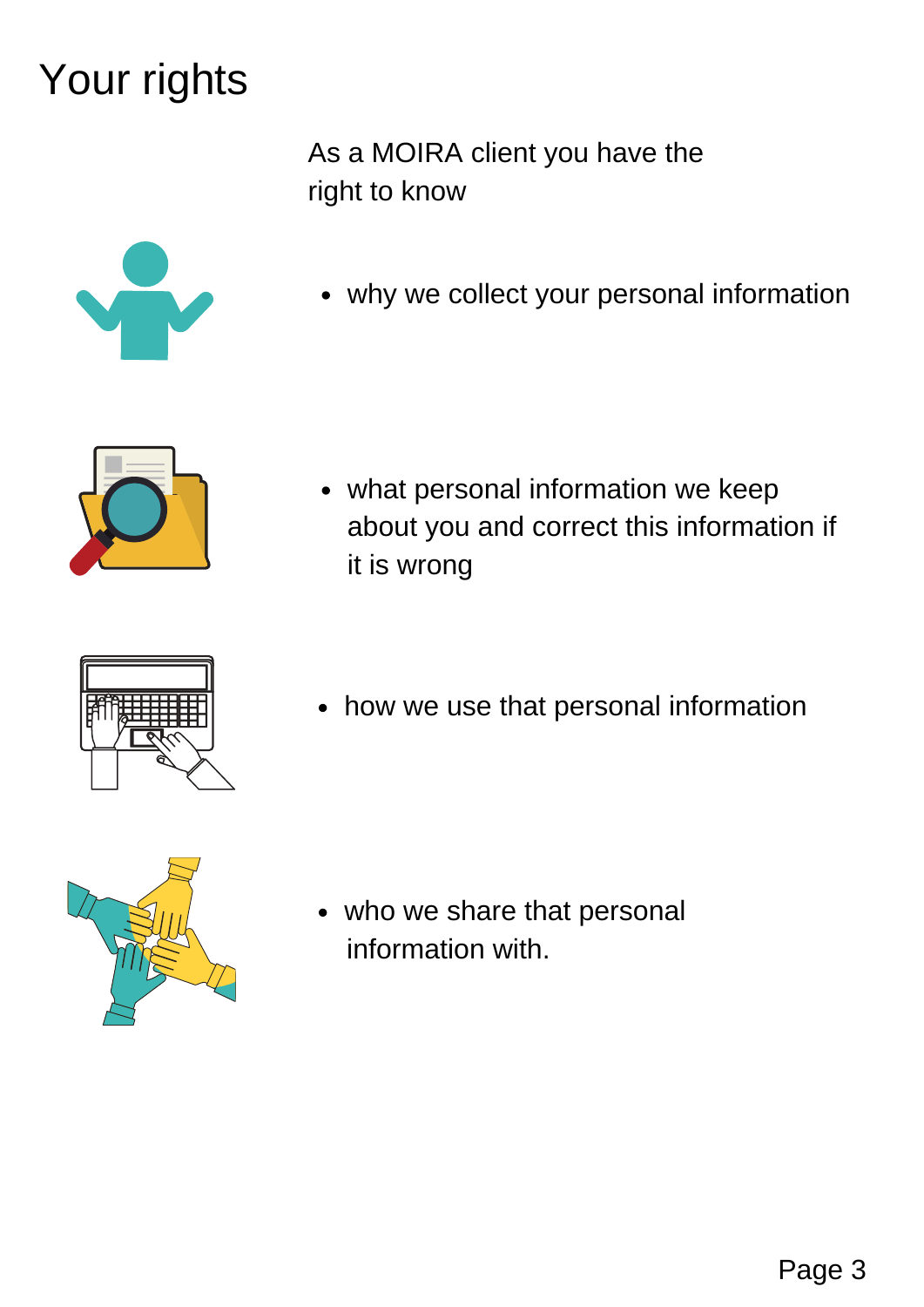## What information we collect



We will only collect personal information we need to provide you with our services.

This may include personal information such as your

- name and contact details
- health
- race
- religion.

#### How we get your personal information

We may collect information



in person



• by telephone



by mail



by e-mail.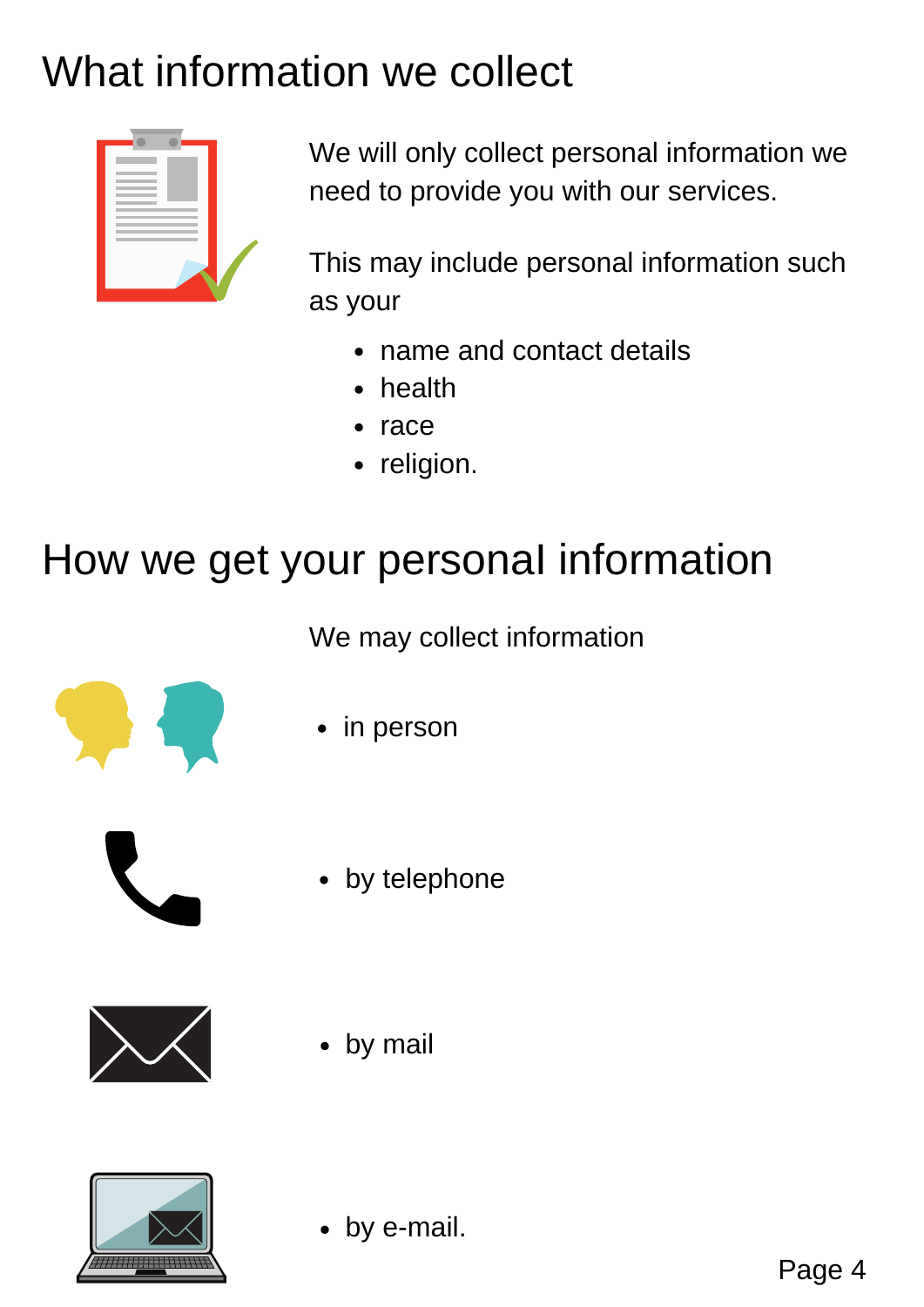### Why we collect personal information

We collect and use your personal information to



provide services that meet your needs



improve our services





keep you safe

work with other service providers to best support you

Service providers are the people you use to help you.



meet MOIRA's obligations to government  $\bullet$ authorities.

MOIRA's obligations are the things that we must legally do.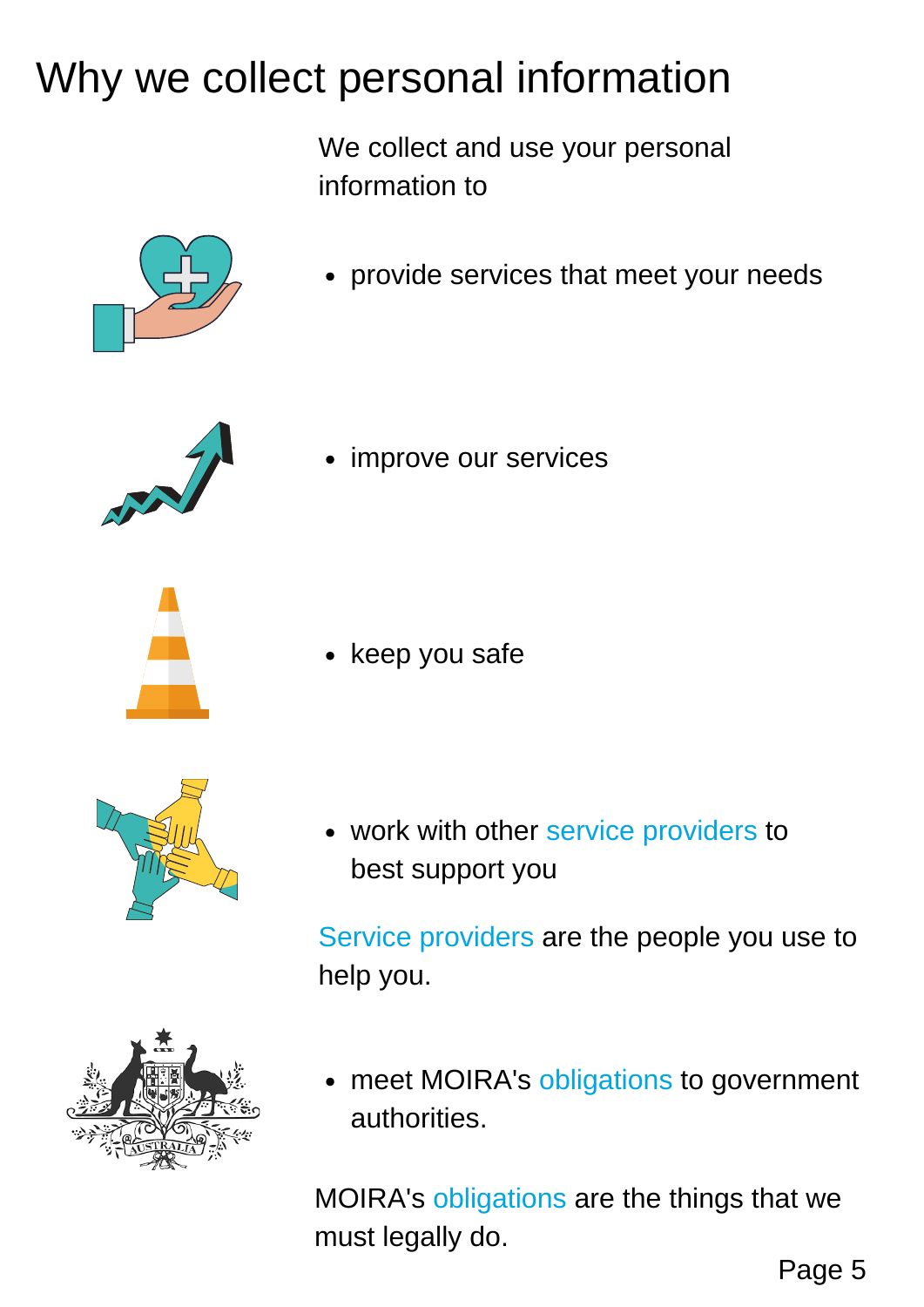

If you do not want to share your personal information we will listen to your request.

If you do not give us your personal information this may stop us from being able to

- provide services to you
- tell you about important MOIRA updates
- respond to your inquiry or request quickly.

When you give us your personal information you may receive updates on other MOIRA services we think you may like.

We may contact you by

- mail
- telephone
- text message
- e-mail.



You can ask to stop MOIRA updates at any time by contacting us.

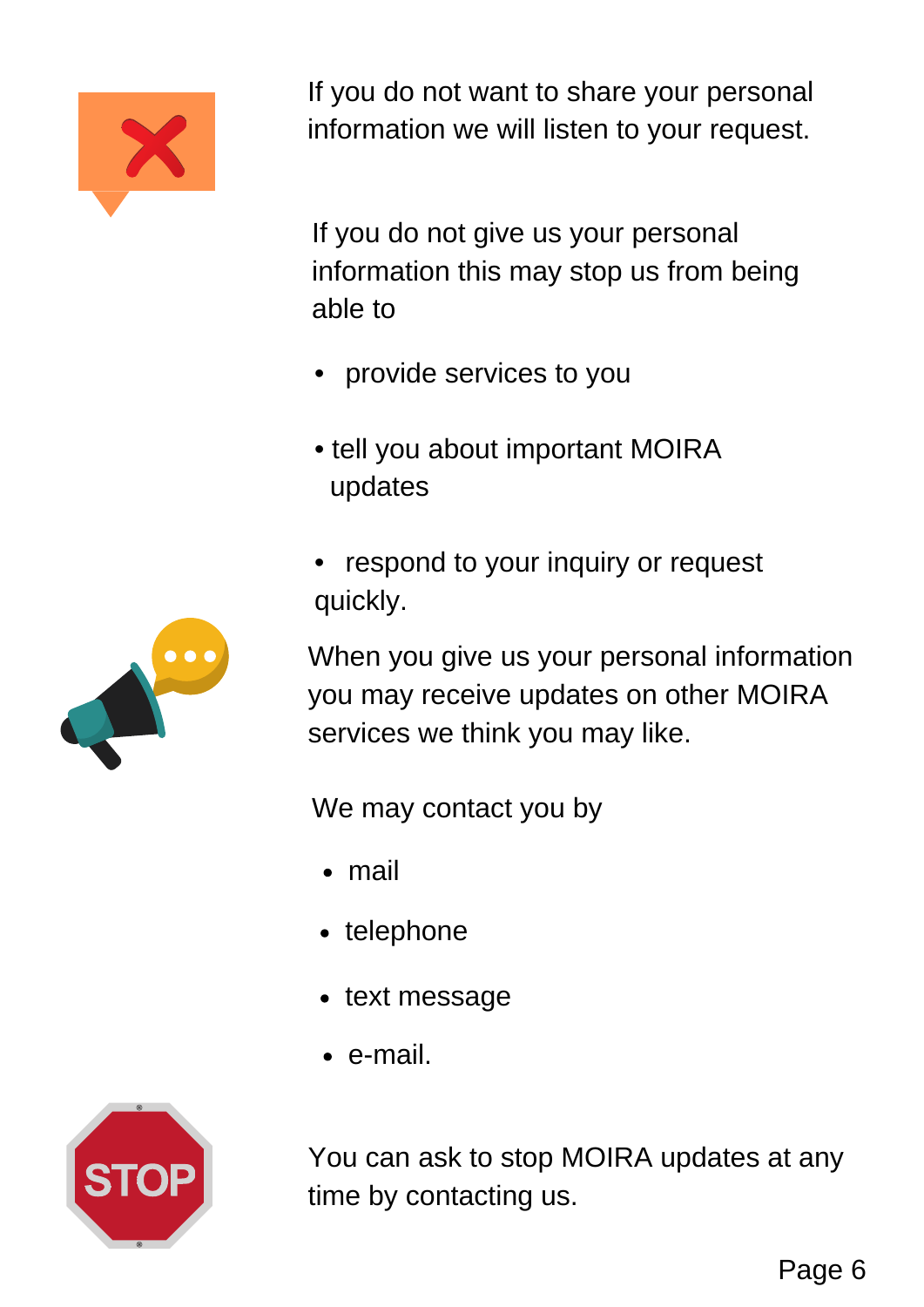## Sharing your personal information



We may share some of your personal information with

- other service providers you use
- Department of Health and Human  $\bullet$ Services (DHHS)
- National Disability Insurance Agency (NDIA)
- other places as requested for legal reasons and your safety including the police.



Your personal information is protected by Australian law.



We will make sure that your personal information is kept private.

When information is private it is not shared with anyone that should not be able to see it.



Only MOIRA team members and people we allow will see your personal information.

#### **Security**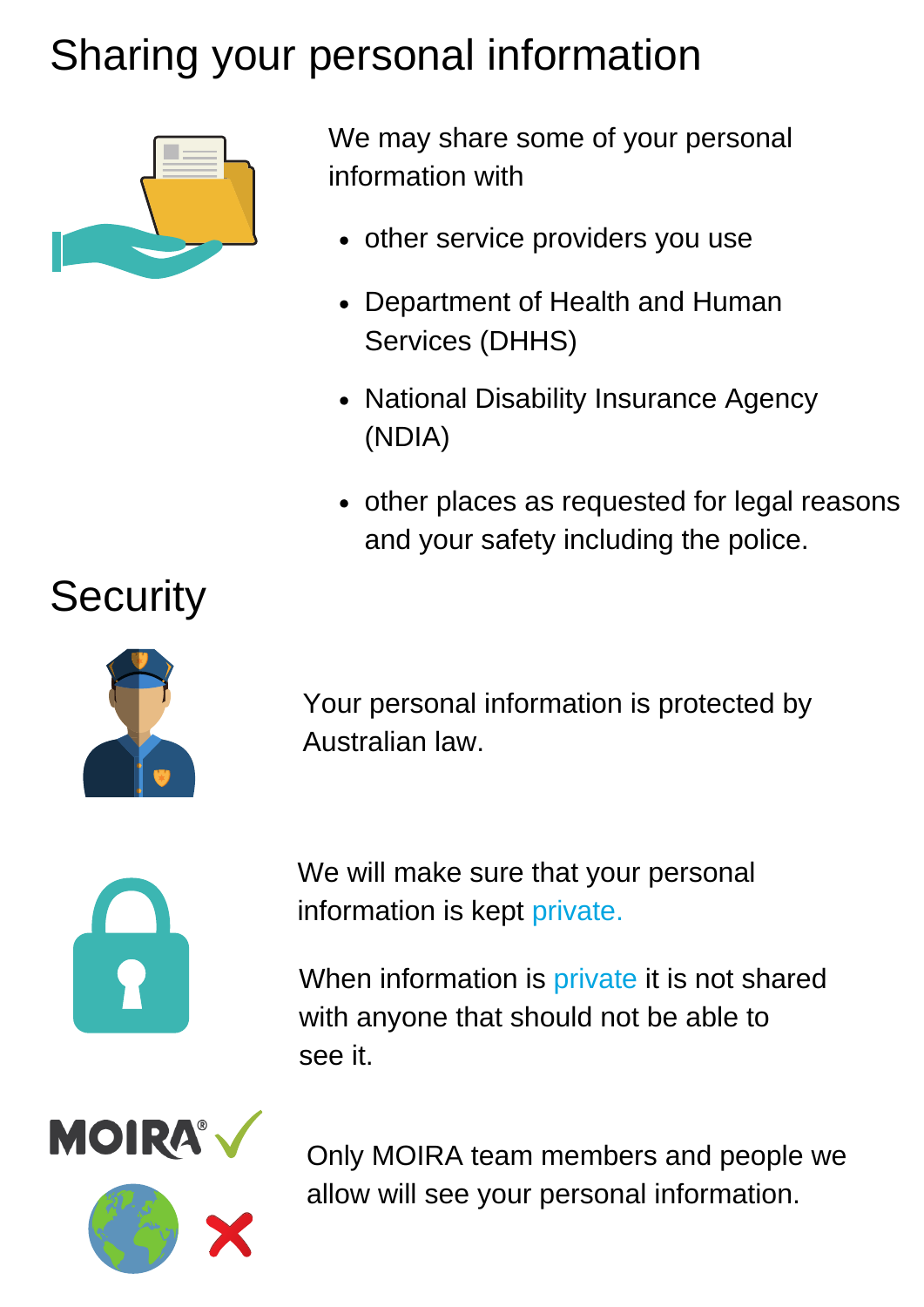

We will only keep your information for as long as we need it and no longer than is legally required.



If you wish to have your personal information deleted you may make a request in writing.



If the personal information we have is wrong you can ask us to fix this.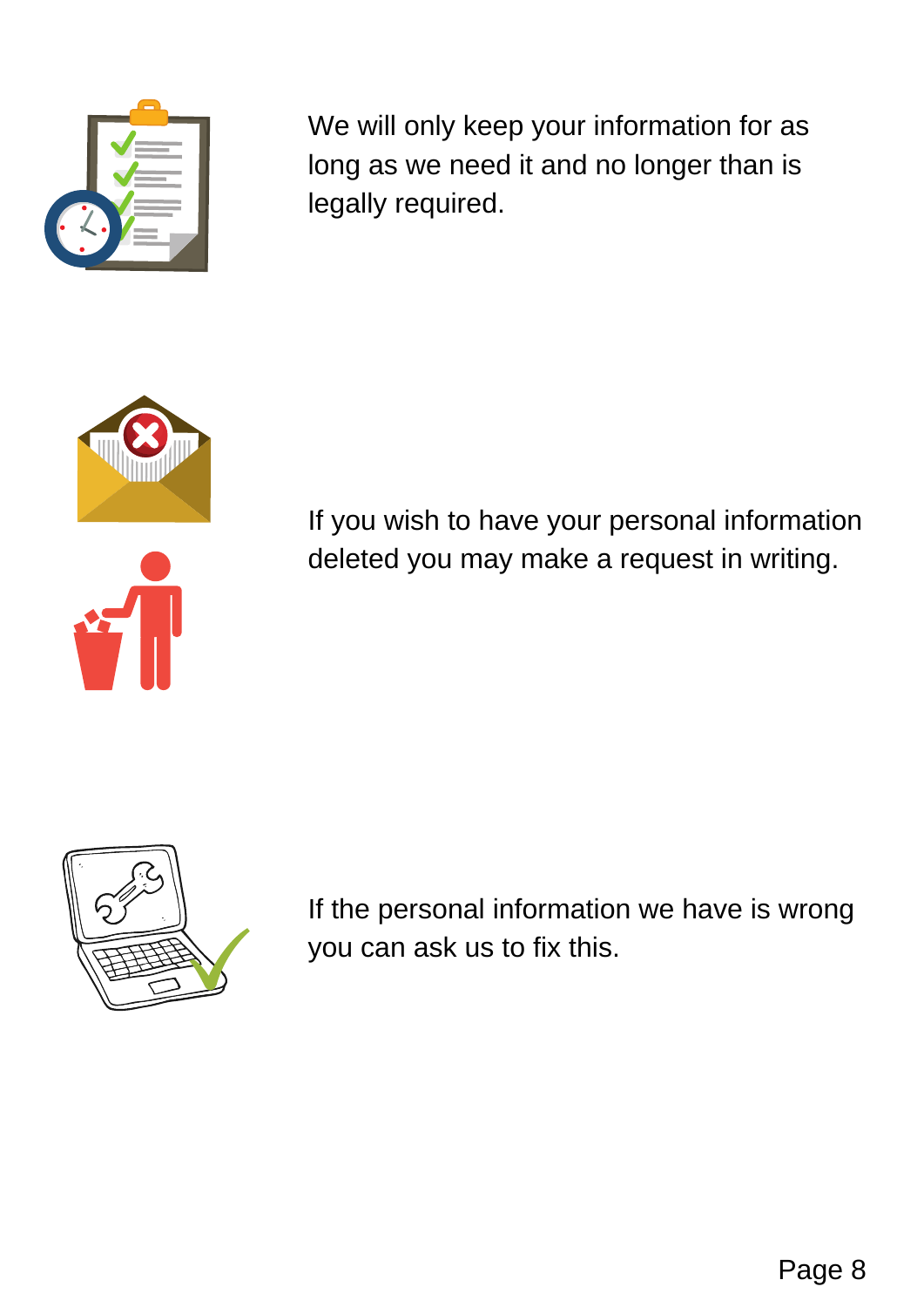

If there is a data breach we will -not share any more information -find out what went wrong.

A data breach means your information has been shared with people who were not meant to see it.

If the data breach is serious MOIRA is required to:



contact the Australian Information Commissioner



• make changes so the same thing does not happen again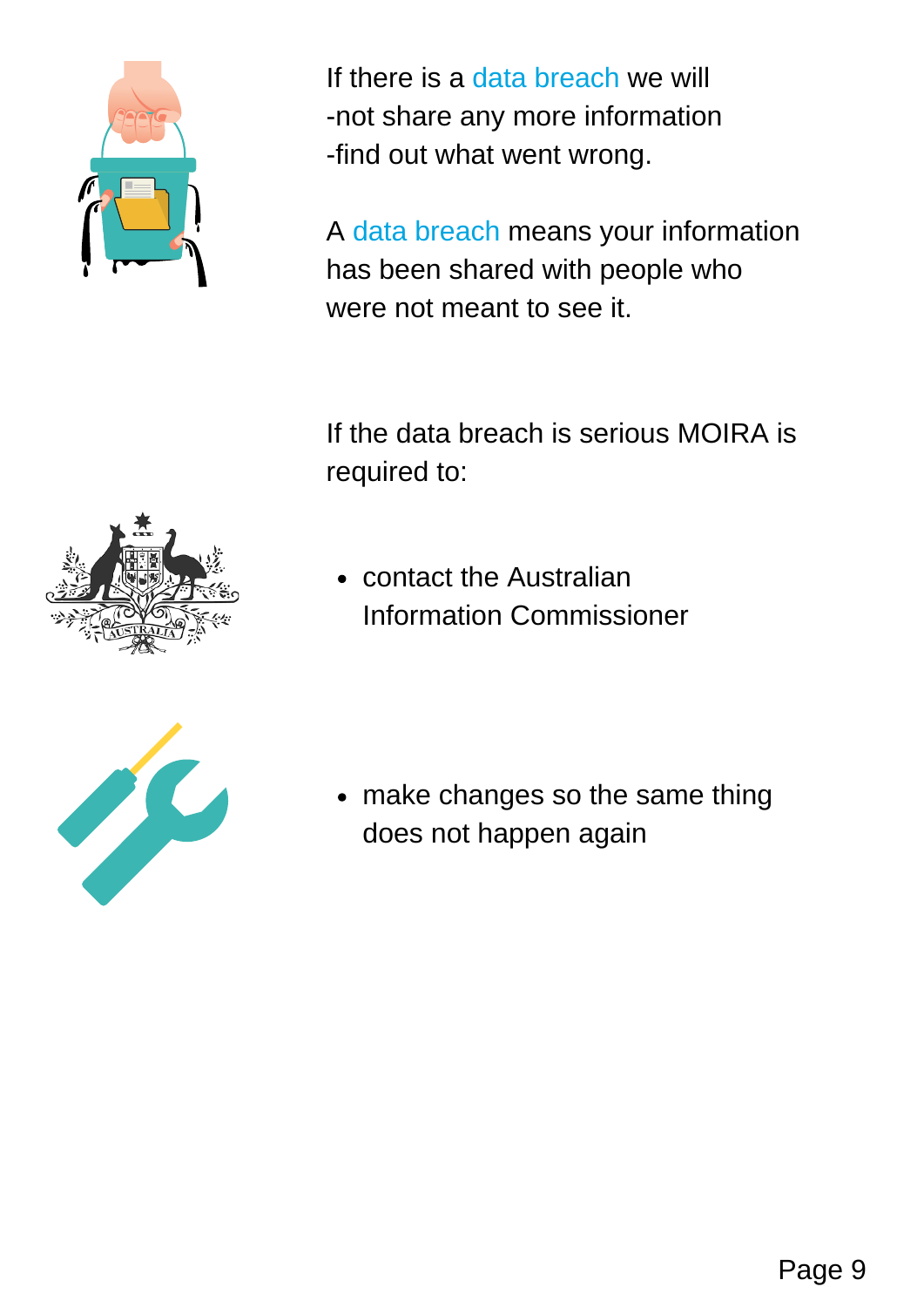# Contacting MOIRA



The MOIRA Privacy Officer can help you with any privacy questions or problems

You can contact the MOIRA privacy officer by:



telephone - 8552 2222



email privacy@moira.org.au



mail - MOIRA Privacy Officer Level 3/42 Lakeview Drive **Scoresby** Vic 3179



If you are not happy with the response you can also contact the Australian Information Commissioner.

1300 363 992 enquiries@aoic.gov.au